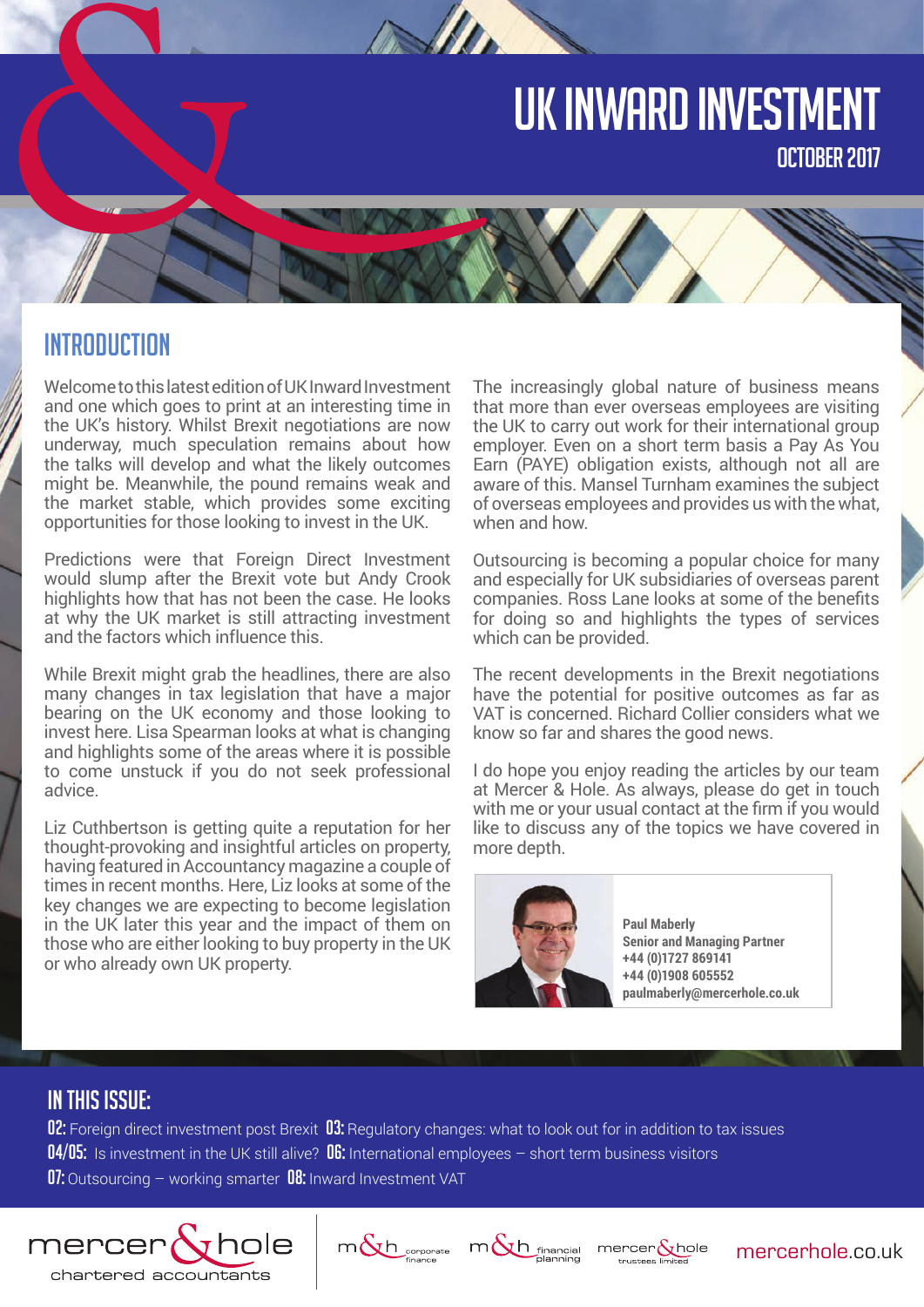## Foreign Direct Investment Post Brexit

**FOREIGN DIRECT INVESTMENT (FDI) HAS FALLEN SINCE THE FINANCIAL CRISIS BUT AT OVER 9% OF GDP IT REMAINS A SIGNIFICANT PROPORTION OF THE UK ECONOMY. THE BREXIT VOTE BROUGHT PREDICTIONS OF A BIG DROP-OFF**  IN THIS FIGURE WITH THE SLUMP EXPECTED TO BEGIN ALMOST IMMEDIATELY. HOWEVER, SO FAR THERE HAS BEEN **NO SIGN OF A FALL.** 

Many overseas companies have actually increased their investment in the UK since the vote and there has been no decline in FDI with the UK confounding expectations and continuing to prove attractive. So what is it that makes the UK so attractive and will this continue post Brexit?

We don't know what the landscape of Brexit Britain will look like but it is almost certain that the UK's access to the free European market will be restricted. You would expect that many businesses may well be taking a wait and see approach to Brexit negotiations with regards to their investment decisions but what is clear is that is not the case for all. There are a number of factors driving this.

The drop in Sterling since the vote makes investing in the UK a cheaper option. I've seen a number of US firms set up UK subsidiaries with the sole objective to supply their US holding company with services for a cost less than these services could be obtained at home. For larger companies, making acquisitions of UK companies can also be cost effective.

The UK remains a business friendly environment with a low level of restrictive rules and red tape. Despite a hung parliament at the last election, the political landscape remains relatively stable and we have a legal system that can be relied upon.

The rate of corporation tax in the UK is currently 19% which is the lowest in the G7. Further reductions to 17% have been announced and the UK government clearly see low corporation tax as an inducement for investment. The tax allowances for Research and Development (R&D) are generous and with foreign owned companies more likely to invest in R&D, this is likely to have had a very positive effect on FDI.

Whilst previously overseas companies invested in Europe, often the UK, to give access to the European markets, in future we will see companies invest in the UK just to give access to UK markets. In time we will see trade agreements with overseas nations outside Europe and European companies will want to use the UK to give access to these markets.

Whether the UK will ultimately gain or not from Brexit remains to be seen. There is no doubt that the country's economic performance and its ability to attract FDI has confounded critics to date. A post Brexit Britain will remain an attractive proposition to many investors.

**IF YOU WOULD LIKE TO DISCUSS ANY ASPECT OF IN V ES TING IN THE UK , I WOULD WELCOME YOU TO AT MERCER & HOLE.**



**Andy Crook General Practice Partner +44 (0)20 7236 2601 andycrook@mercerhole.co.uk**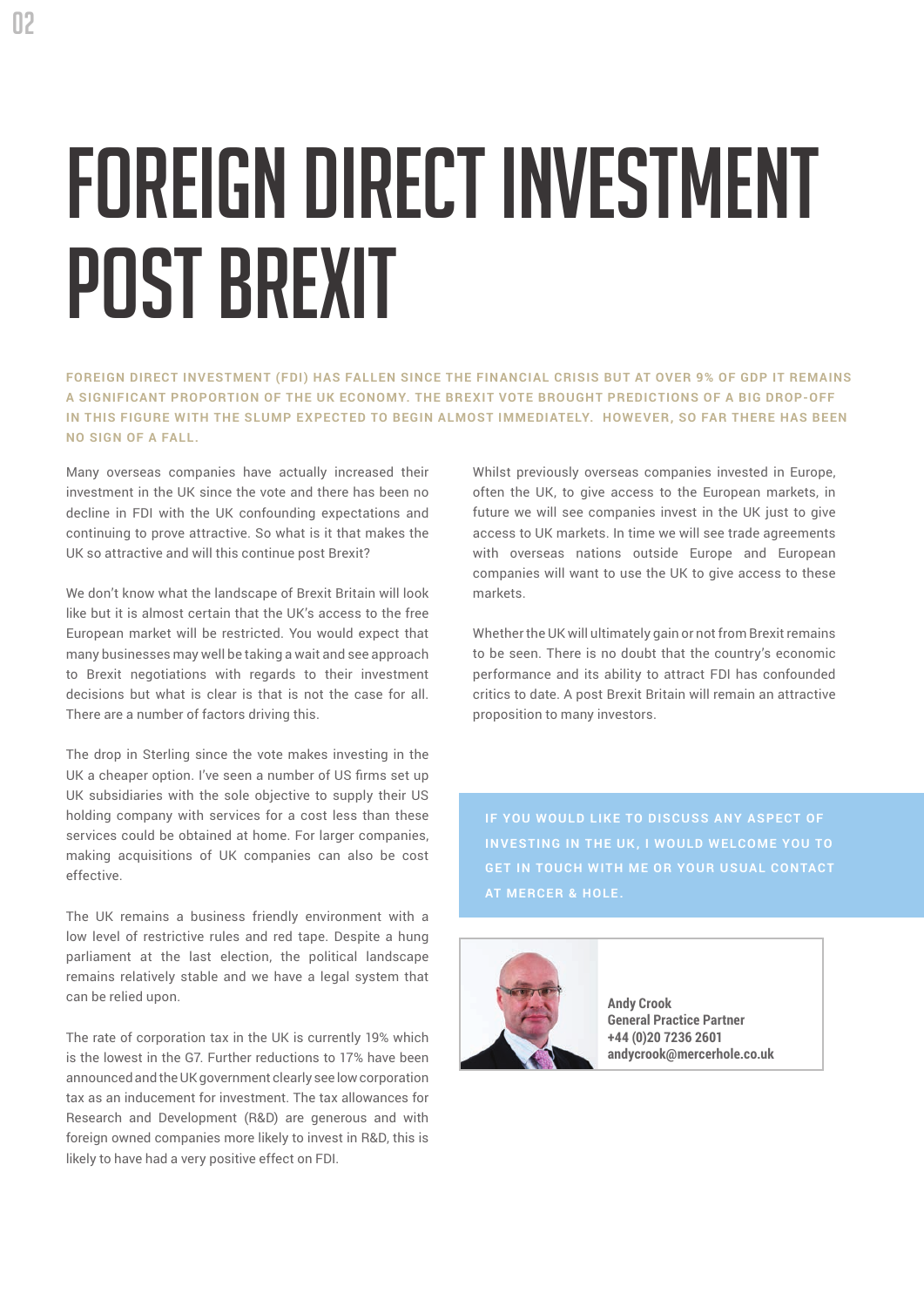### Regulatory changes: what to look out for in addition to tax issues

TAX PLANNING IS A KEY CONSIDERATION FOR ANYONE INVESTING IN THE UK BUT THERE ARE A NUMBER OF REGULATORY MATTERS WHICH HAVE RECENTLY BEEN INTRODUCED, OR WILL SHORTLY BE INTRODUCED, WHICH **MUST NOT BE OVERLOOKED. THE CONTEXT IS THAT IN RECENT YEARS. THE UK HAS BEEN AT THE FOREFRONT** OF THE TAX TRANSPARENCY AGENDA AND IS KEEN TO ENSURE THAT GLOBAL TAX AVOIDANCE AND EVASION IS **ELIMINATED WHEREVER POSSIBLE.** 

Readers may be familiar with Foreign Account Tax Compliance Act (FATCA) which was a United States initiative to ensure that the global activities of US citizens were identified. FATCA was both adopted and adapted by other countries so that in addition we have the Common Reporting Standard (CRS) which is organised by the Organisation for Economic Cooperation and Development (OECD). Together these initiatives facilitate the exchange of information between tax authorities so that transactions are linked back to a country of residence and tax obligations can then be enforced.

In addition to signing up to the International agreements, the UK has also introduced a number of domestic transparency initiatives which will affect inward investors. Liz Cuthbertson explains some of the new tax charges affecting even nonresidents in her article 'Is investment in the UK still alive?' but there needed to be a means of policing them. For this purpose, the UK now has a register of "persons with significant control" over companies with a presence in the UK. This means there is a publicly accessible record at Companies' House, which must be maintained by the company, of the individuals behind it. Failure to comply is a criminal offence.

In a not dissimilar vein there is also a register of Trusts and again the individuals behind the trusts must be disclosed. The Trust register is administered by HMRC and any trust with a UK tax liability must comply again at the risk of criminal sanction for a failure. The information required is extensive and may take some time to collect but there are deadlines for registration.

The final piece of the jigsaw (hopefully) is a new and tougher "requirement to correct" tax returns with an omission or error. Failure here will attract financial penalties.

The authorities are hoping to prevent money laundering and tax evasion through a combination of tough penalties and reputational damage. The problem is that even innocent errors can be caught in this regime and ignorance of the law will not be a defence.

**AT MERCER & HOLE WE A RE H A PPY TO A DVISE YOU ON HOW THESE CHANGES IMPACT UPON YOU SO THAT YOU CAN CONCENTRATE ON YOUR BUSINESS HERE, IN THE KNOWLEDGE THAT YOU ARE FULLY PLEASE CONTACT LISA SPEARMAN OR YOUR USUAL PA RTNER .** 



**Lisa Spearman Private Client Partner +44 (0)20 7236 2601 +44 (0)1908 605552 lisaspearman@mercerhole.co.uk**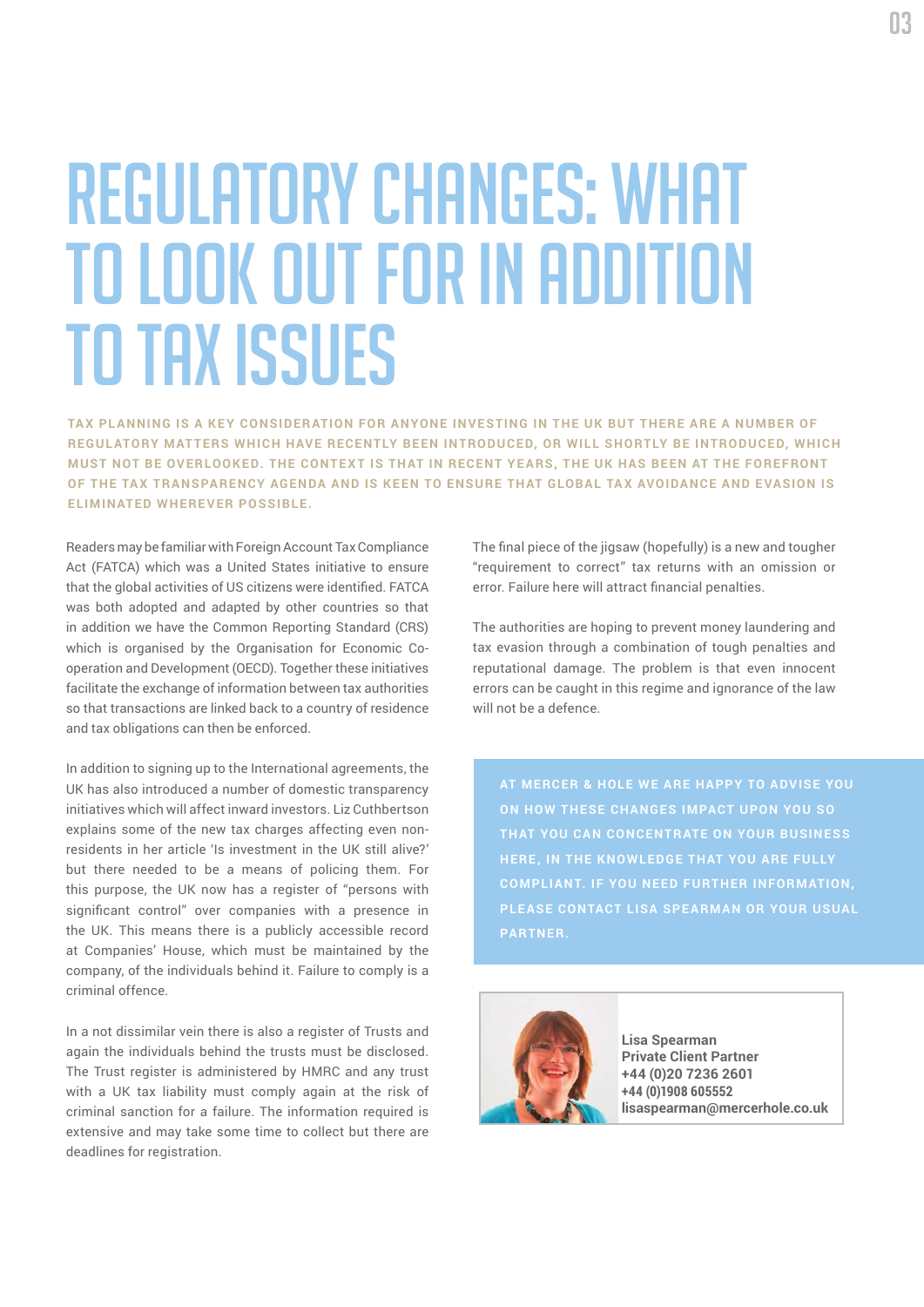# S INVESTMENT

**FIRST BREXIT, THEN MORE TAX CHANGES APPEAR TO TAKE AT LEAST SOME OF THE BLAME FOR HURTING THE UK** ECONOMY. STERLING HAS DEPRECIATED AND SO, FOR SOME OVERSEAS INVESTORS, THIS HAS PRESENTED GOOD **INVESTMENT OPPORTUNITIES. SOME KEY CHANGES TO UK TAX ARE EXPECTED TO BE LEGISLATED LATER THIS** YEAR. BELOW I COMMENT ON THE IMPACT OF THESE AND WHAT NOW NEEDS TO BE DONE BY CLIENTS EITHER **LOOKING TO BUY PROPERTY IN THE UK OR WHO ALREADY OWN UK PROPERTY.** 

#### UK RESIDENTIAL PROPERTY

#### INHERITANCE TAX

From 6 April 2017 UK residential property will be within the scope of UK Inheritance Tax (IHT) for the beneficial owner(s) no matter how it is held. Therefore, non UK domiciled individuals can no longer shelter their UK property or properties from UK IHT with the use of offshore companies as has been afforded by accepted structuring in the past. Instead, the beneficial owners of UK property will have UK IHT exposure in the event of their death in which case they will have a chargeable UK estate and IHT at 40% potentially payable on the amount at stake. Computing just how much is in a person's estate is complex but this should certainly be considered.

Existing wealth holding structures containing UK residential properties will therefore benefit from a review to identify both the UK tax exposure and reporting obligations if retained and whether any possible improvement to overall UK tax exposure can be made. Often holding structures have, of course, been created for reasons other than tax and therefore there could be very good reasons to them. These must not be overlooked in the overall decision-making process.

Unless the properties are sold and the proceeds removed from the UK, which is probably a drastic option for most, the reality is that non domiciliaries are going to face at least some UK IHT at some stage over time. As the rate of UK IHT on death is 40%, they should therefore look to reduce UK IHT exposure in a reasonable way whilst meeting their overall succession plan.

Bespoke UK estate and tax planning is something we offer to all our clients ensuring that their asset wealth is both protected and passes on to the persons of their choice on death..

#### COMMERCIAL PROPERTY

Non domiciled clients can still shelter UK commercial property from UK IHT with the use of an offshore company provided the non domiciled beneficial owner or owners are neither domiciled nor deemed domiciled in the UK at the time of doing so. Unsurprisingly, therefore, it is possible that commercial property investment in the UK by non domiciliaries is, as reported in the media, apparently thriving.

#### INCOME TAX

If income arises from a UK asset that income is UK source and is generally taxable in the UK. Rental profits are assessable on a non UK resident landlord and there are strict UK filing and payments obligations to adhere to. Our compliance team prepares UK tax returns and deals with all correspondence with HMRC.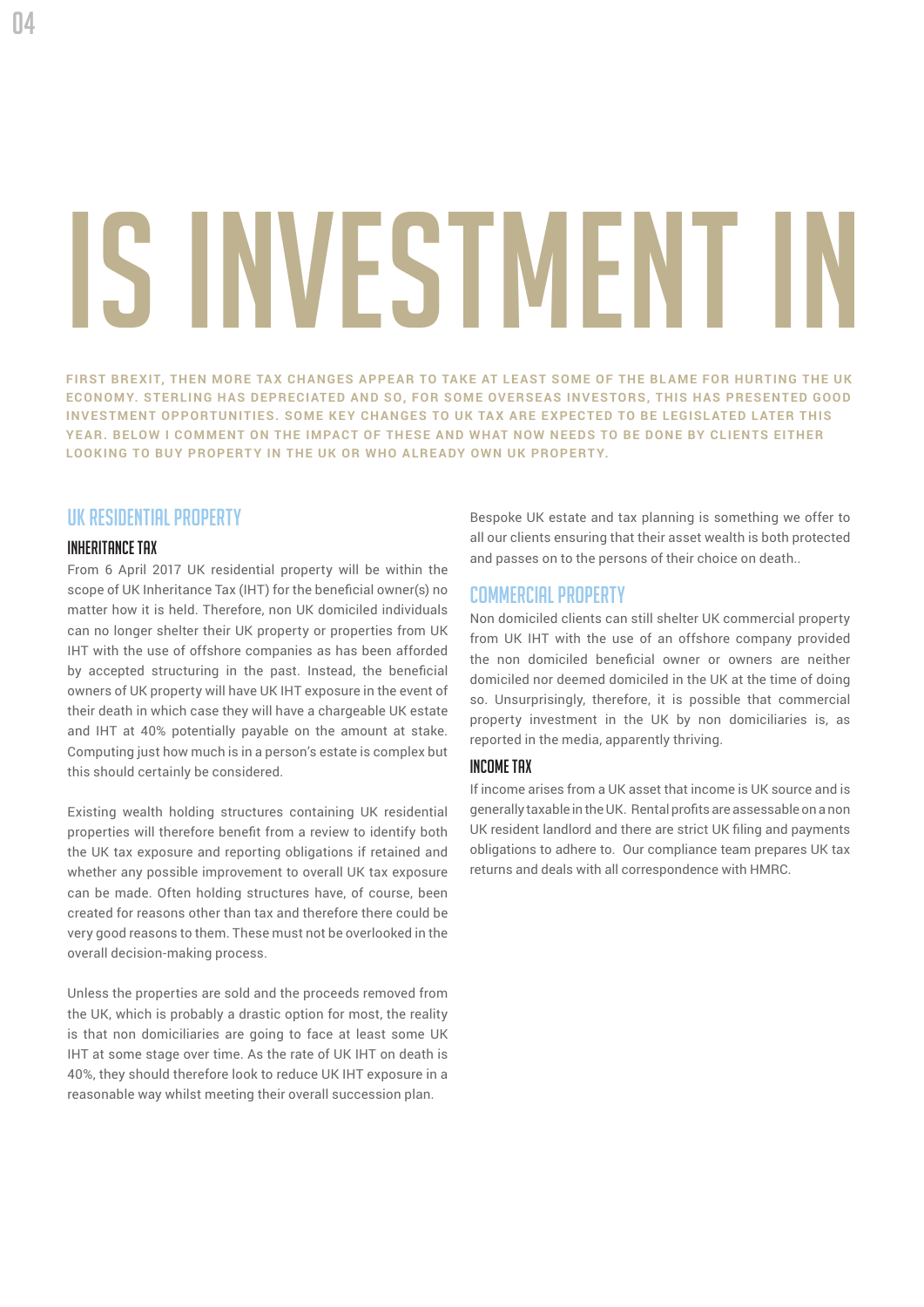### 05

# THE UK STILL ALIVE?

#### BRINGING FUNDS TO THE UK

To avoid any unwanted UK tax charge the most appropriate funds for any investment need to be identified. For individuals not resident in the UK there should not be an issue although if you are only absent for a short time you should seek advice. For non-UK domiciled individuals who have been resident in the UK more care will need to be taken to prevent unwanted consequences.

Clean capital should be used in priority to any other funds – this is primarily the funds the individual had before they became resident in the UK. Gifts from non-UK resident and non-UK domiciled individuals also represent a source of tax-free funds. Care must be taken to ensure any gifts are effected offshore before being remitted to the UK.

It is common for individuals who have been resident in the UK for a long period to have accounts that are a mixture of clean capital and income and gains that have arisen since they became resident in the UK. Withdrawals from these mixed accounts will have UK tax consequences – income and gains are deemed to be withdrawn before any of the clean capital. Ideally before coming to the UK accounts should be set up to receive income and gains, preventing the clean capital from being tainted.

As part of the changes to the rules on the taxation of nondomiciled individuals the government is also planning to introduce a one-off opportunity for non-domiciled individuals resident in the UK to 'cleanse' their non-UK mixed accounts. The legislation is still in draft but it should present an opportunity to access previously buried clean capital within the window of oppourtunity. There will be strict conditions - one in particular is that you will have to have made a claim for the remittance basis while resident in the UK.

No matter where you are resident or domiciled, it is critical that individuals investing in the UK seek full advice before doing so. Taxes in the local jurisdiction may also need to be considered and we will work collaboratively with our overseas TIAG and TAG Law member firms to do so.

**IF YOU WOULD LIKE TO DISCUSS HOW THESE ON YOU OR YOUR CLIENTS, PLEASE GET IN TOUCH** 



**Liz Cuthbertson Private Client Partner +44 (0)20 7236 2601 lizcuthbertson@mercerhole.co.uk**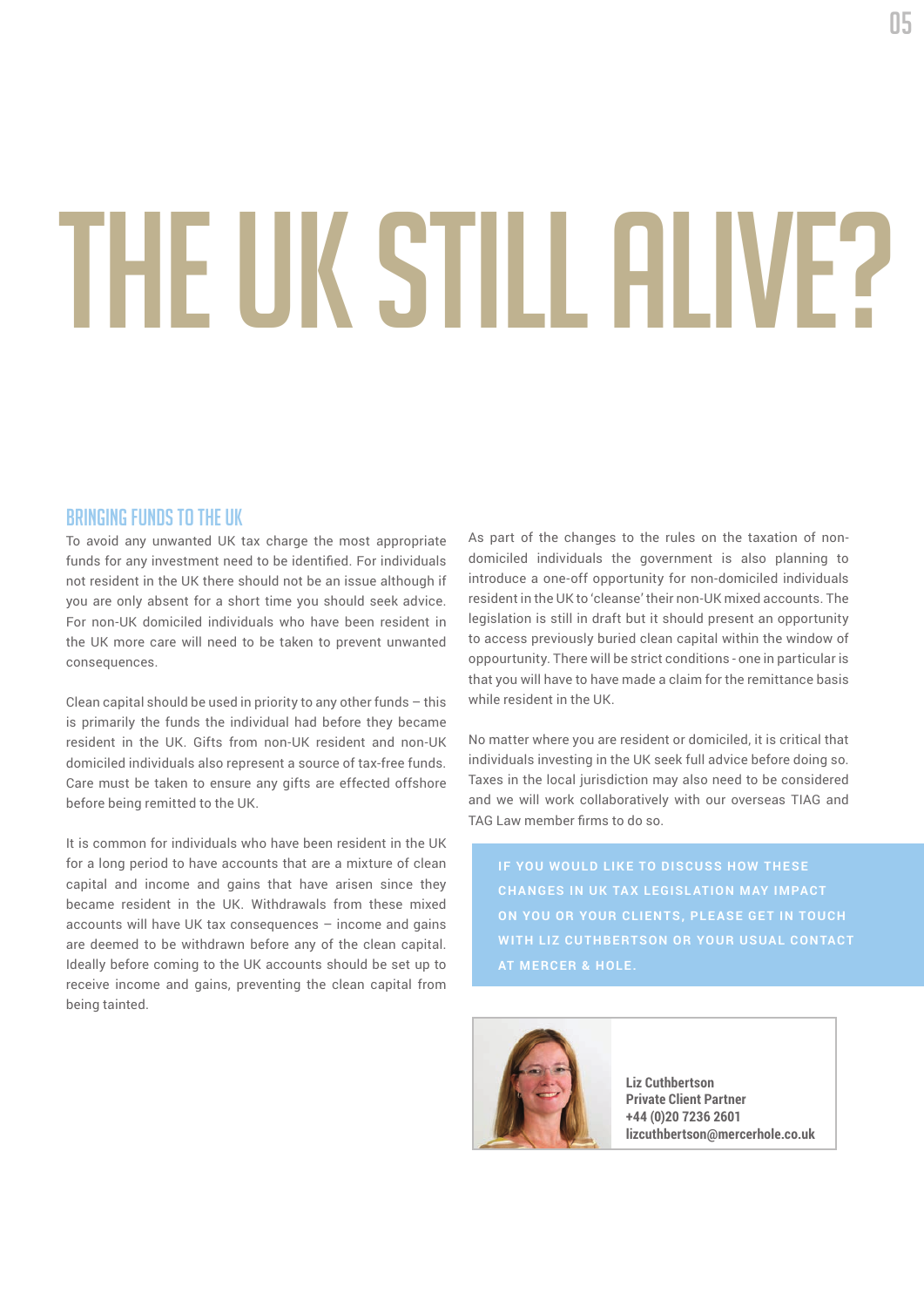### International employees – Short Term Business Visitors

Where a UK company is part of an international group, it will be common for group employees to visit the UK to perform duties for the UK company. Where these visits form part of a secondment arrangement, resulting in the employee becoming UK tax resident, the UK company's obligations are likely to be clear – UK income tax and national insurance (if applicable) will need to be deducted via Pay As You Earn (PAYE) when their secondment commences.

However, not all organisations will be aware that a PAYE obligation also exists where group employees visit the UK and perform duties here on a short term basis. These visits could be for a number of days, weeks or months and the UK company will be treated as the employee's 'host employer' for UK tax purposes.

For Short Term Business Visitors (STBV), the basic position is that the UK company must operate PAYE in relation to the visiting employee's UK workdays – the obligation applies even if the UK company has not incurred the associated salary cost. This can be a considerable compliance burden as companies must monitor their visitors and UK workdays to ensure that PAYE is operated correctly under Real Time Information. There is no de-minimus and a single UK workday would be caught.

The good news is that the PAYE obligation in respect of income tax can be removed if the UK company is able to enter into a STBV agreement with HM Revenue & Customs (HMRC). A STBV agreement will be available if the UK has a Double Tax Treaty in place with the employee's home jurisdiction, which provides that their salary should not be subject to double taxation. The STBV agreement acts to modify the basic PAYE requirement to reflect the income tax relief available under the treaty.

For the agreement to be effective, the relevant employee must not spend more than 183 days in the UK in any 12 month period and the UK company must not bear the cost in respect of their UK workdays (although HMRC have stated that the latter requirement is relaxed if the employee spends less than 60 days in the UK). Even with an agreement in place,

it is still necessary to maintain detailed records of UK visits and a report must be made to HMRC in respect of employees who worked in the UK for more than 60 days – this is due for submission by 31 May following the end of the tax year.

It is important to note that the STBV rules are not restricted to visitors from group companies – if an employee of an external organisations visited the UK to perform duties for the company, this could also be caught. UK employers should therefore consider all visitors when reviewing the position and establishing if an STBV agreement is required.

Unfortunately the national insurance position of the visiting employee is outside the scope of the STBV agreement and must be considered separately. The exposure to national insurance contributions (for both the employee and employer) will be dependent on the number of days spent in the UK by the employee and the terms of any social security agreement in place between the UK and their home country. The UK has a wide ranging agreement in place with other EU/EEA member states and there are also many individual agreements with other countries.

**IF YOU WOULD LIKE TO DISCUSS ANY ASPECT OF OVERSEAS EMPLOYEES WORKING IN THE UK, PLEASE GET IN TOUCH WITH MANSEL TURNHAM OR YOUR USUAL MERCER & HOLE CONTACT.**



**Mansel Turnham Senior Tax Manager +44 (0)20 7236 2601 manselturnham@mercerhole.co.uk**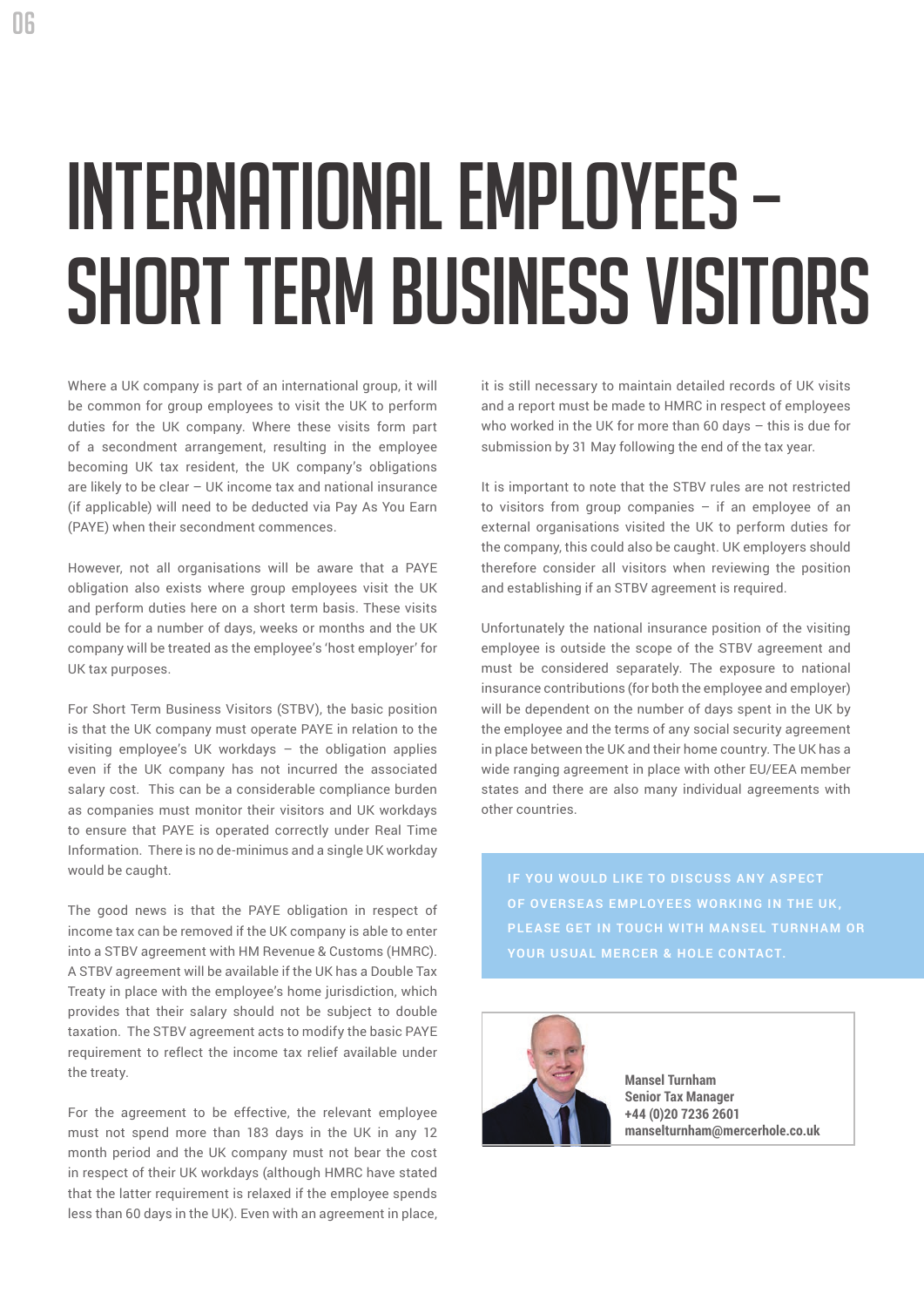## Outsourcing – WORKING SMARTER

Whether you are considering starting a new venture in the UK or establishing a UK subsidiary of an already established group there are a myriad of commercial, operational, legal and financial issues to consider. A key decision to be made from the outset is whether or not to outsource some or all of the 'back-office' functions that will be required in order to support the running of the business.

Many companies are keen to minimise the burden of the red tape and bureaucracy that comes with establishing a presence in an overseas territory. Despite attempts by the UK government to simplify the rules for new businesses, the regulations are still rather complex. Staying on top of developments can be time consuming and distracting when running the business should be of paramount importance.

Outsourcing provides clients with as much or as little support as required, avoiding the need to hire employees on permanent contracts, investing in infrastructure such as finance systems and of course paying for office space in which to house them.

Advances in technology mean that businesses now regularly operate with a 'virtual' finance team using cloud accounting solutions such as Quickbooks Online or Xero to provide real time financial information to clients. This enables commercial decisions to be taken on a timely basis whilst ensuring that routine compliance matters such as filing annual accounts and tax returns can be dealt with quickly and efficiently.

#### **The types of services which can be outsourced include:**

- Payroll (including RTI compliance, year end submissions and BACS bureau);
- Book-keeping, including invoice payment;
- Preparation of management accounts;
- VAT return preparation, with EC sales listings and Intrastat returns;
- Assisting with group or bank reporting requirements; and
- Preparation of cash flow forecasts and budgeting.

Those who choose to outsource operate in a wide variety of sectors and a significant number are UK subsidiaries of overseas parent companies.

**TEAM OF OUTSOURCING SPECIALISTS ON HAND TO FULFIL CLIENT REQUIREMENTS. IF YOU WOULD LIK E TO DISCUSS HOW YOU OR YOUR CLIENTS COULD BENEFIT FROM OUTSOURCING, PLEASE SPEAK TO ROSS LANE OR YOUR USUAL CONTACT AT MERCER & HOLE.**



**Ross Lane General Practice Partner +44 (0)1727 869141 +44 (0)20 7236 2601 rosslane@mercerhole.co.uk**